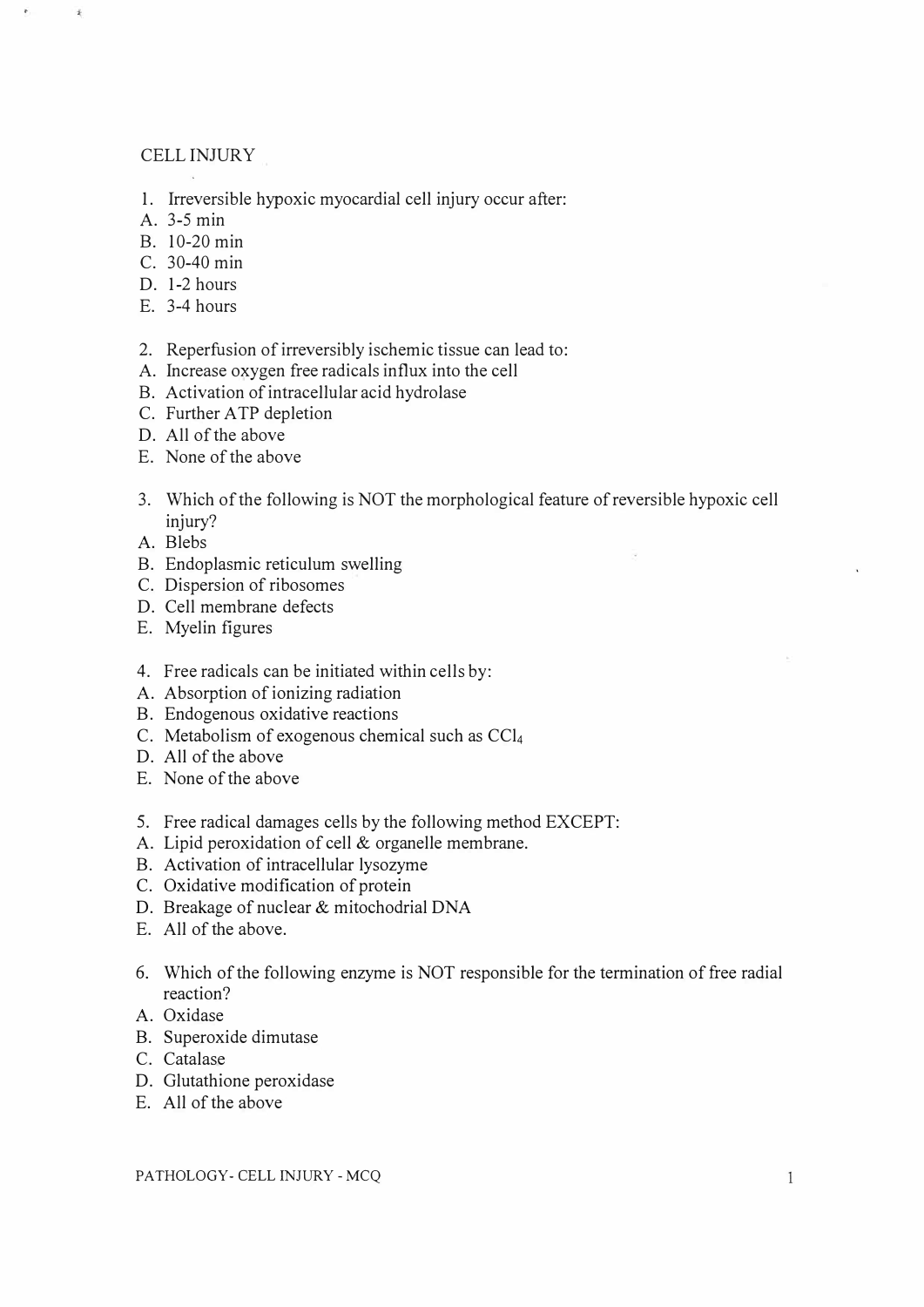- 7. Which of the following statements regarding chemical injury to cells is TRUE?
- A. Water soluble chemicals act directly by combining to critical molecule component or cellular organelle.
- B. Water soluble chemical does most damage to cells that metabolize them.
- c. Lipid soluble chemicals are converted to reactive toxic metabolites which bind to membrane protein or lipids by covalent bond or form free radicals.
- D. P450 mixed function oxidase in liver & other organs metabolize most exogenous & endogenous toxins.
- E. All of the above.
- 8. Which of the following statement regarding cell necrosis is TRUE?
- A. Autolytic digestion of dead cells tend to result in liquefactive necrosis.
- B. Heterolytic digestion of dead cells tend to result in coagulative necrosis.
- c. Karylosis of nucleus means increase basophilia & shrinkage of nucleus.
- D. Karyorrhexus means fragmentation of shrunkened nucleus.
- E. None of the above
- 9. Which of the following statements regarding apoptosis is FALSE?
- A. Apoptosis may occur in viral hepatitis.
- B. Graft versus host disease (GVHD) is an example of apoptosis induced by cytotoxic T cells.
- c. Apoptotic cells are shrunkened & has chromatic condensation.
- D. Apoptotic cells are phagocytosed by leukocytes
- E. Apoptotic bodies are nuclear fragments & organelles tightly packed together by cytoplasmic membrane.
- 10. Which of the following statements regarding subcellular alteration in cell injuries is FALSE?
- A. Autophagy is pronounced in cells undergoing atrophy.
- B. Smooth endoplasmic reticulum hypertrophy occurs as an adaptive response to allow for better drug detoxification in chronic barbiturate use.
- C. Mitochondrial number remain constant during cell hypertrophy
- D. Megamitochondria is found in alcoholic liver disease.
- E. None of the above.
- 1 1. Causes of steatosis includes:
- A. Diabetes mellitus
- B. Alcohol abuse
- C. Protein malnutrition
- D. Hypoxia
- E. All of the above